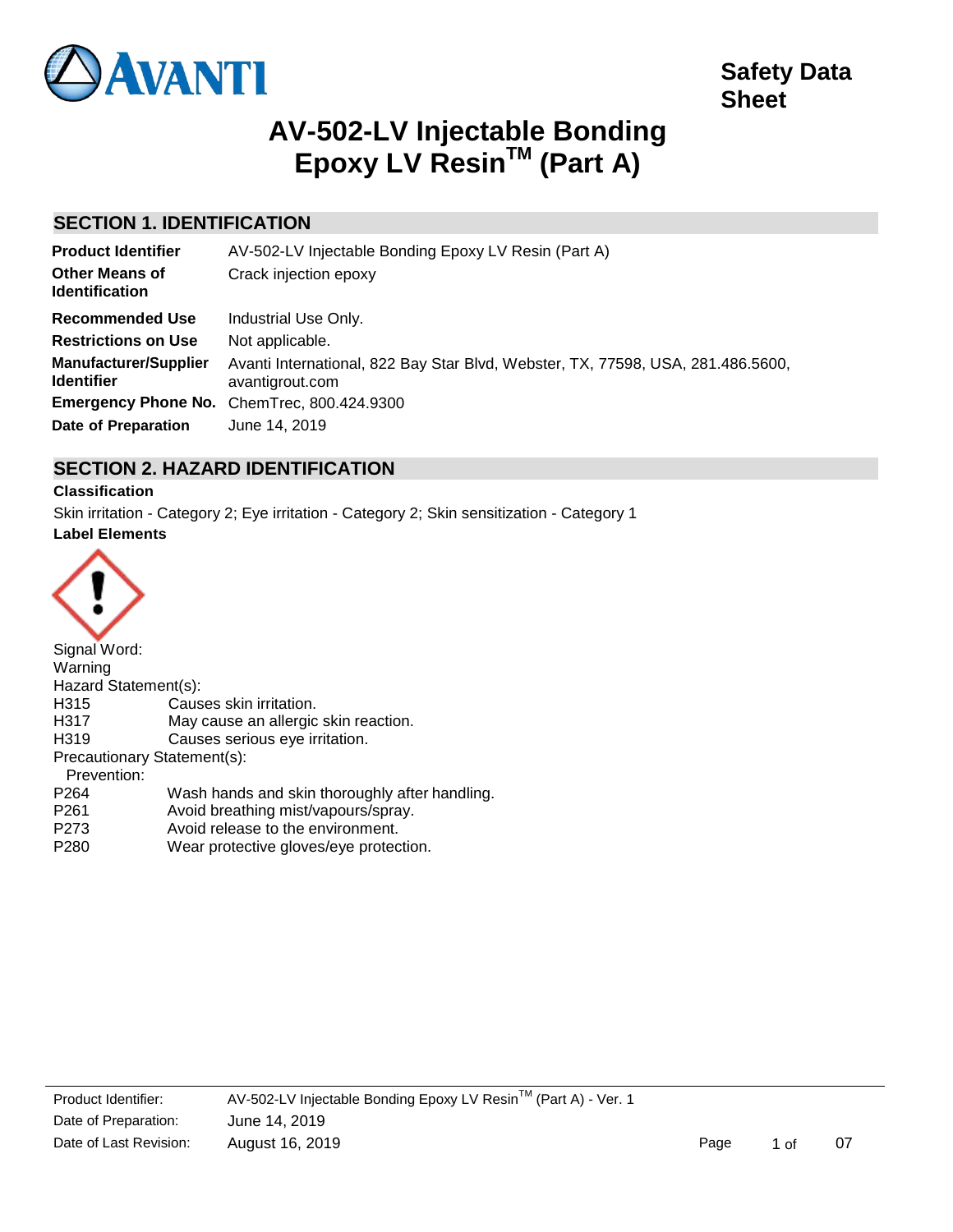Response:

P305 + P351 + P338 IF IN EYES: Rinse cautiously with water for several minutes. Remove contact lenses, if present and easy to do. Continue rinsing.

P333 + P313 If skin irritation or rash occurs: Get medical advice/attention.

P337 + P313 If eye irritation persists: Get medical advice/attention.

# **Other Hazards**

Not applicable.

# **SECTION 3. COMPOSITION/INFORMATION ON INGREDIENTS**

| <b>Chemical Name</b>                                                                                 | <b>CAS No.</b> | %         | <b>Other Identifiers Other Names</b> |  |
|------------------------------------------------------------------------------------------------------|----------------|-----------|--------------------------------------|--|
| Bisphenol-A-(epichlorohydrin) epoxy 25068-38-6<br>resin (number average molecular<br>weight $<$ 700) |                | $60 - 90$ |                                      |  |
| Diglycidyl ether                                                                                     | Trade Secret   | $5 - 15$  |                                      |  |

In conformity with 29CFT 1910.1200 (i) the specific chemical identity may be withheld as Trade Secret, while all health/safety properties and effects are included in the SDS

# **SECTION 4. FIRST-AID MEASURES**

## **First-aid Measures**

**General Information:** Immediately remove any clothing soiled by the product. Symptoms of poisoning may

even occur after several hours: therefore medical observation for at least 48 hours after the accident.

# **Inhalation**

Move to fresh air. If experiencing respiratory symptoms (e.g. coughing, shortness of breath, wheezing), call a Poison Centre or doctor. Get medical advice or attention if you feel unwell.

# **Skin Contact**

Avoid direct contact. Wear chemical protective clothing if necessary. Immediately wash gently and thoroughly with lukewarm, gently flowing water and mild soap for 15-20 minutes. If skin irritation or a rash occurs, get medical advice or attention. Thoroughly clean clothing, shoes and leather goods before reuse or dispose of safely.

## **Eye Contact**

Avoid direct contact. Wear chemical protective glasses if necessary. Immediately rinse the contaminated eye(s) with lukewarm, gently flowing water for 15-20 minutes, while holding the eyelid(s) open. Remove contact lenses, if present and easy to do. Take care not to rinse contaminated water into the unaffected eye or onto the face. If eye irritation persists, get medical advice or attention.

## **Ingestion**

Rinse mouth with water and then drink plenty of water. Do not induce vomiting: call for medical help immediately.

# **First-aid Comments**

Get medical advice or attention if you feel unwell or are concerned.

# **Most Important Symptoms and Effects, Acute and Delayed**

Allergic reactions, nausea, coughing, gastric or intestinal disorders, irritant to skin and mucous membranes, irritant to eyes.

# **Immediate Medical Attention and Special Treatment**

# **Target Organs**

Skin, lungs, respiratory system.

# **Special Instructions**

Monitor cardiovascular function. Monitor lung function.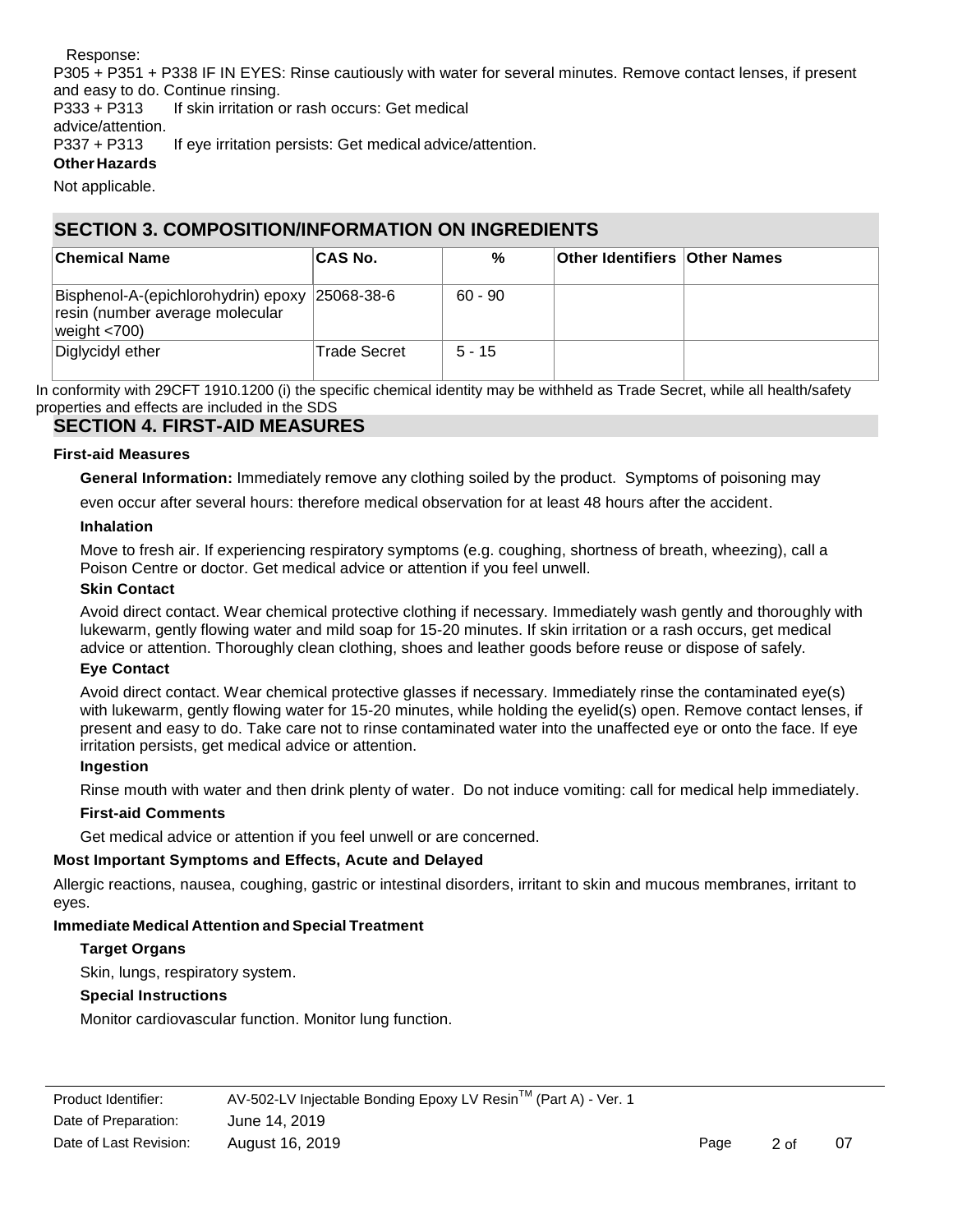## **Medical Conditions Aggravated by Exposure**

Asthma, dermatitis, respiratory conditions, skin allergies.

# **SECTION 5. FIRE-FIGHTING MEASURES**

## **Extinguishing Media**

## **Suitable Extinguishing Media**

Water haze or fog, foam, fire-extinguishing powder, carbon dioxide.

### **Unsuitable Extinguishing Media**

Water with full jet, water spray.

### **Specific Hazards Arising from the Product**

Formation of toxic gases is possible during heating or in case of fire.

### **Special Protective Equipment and Precautions for Fire-fighters**

Approach fire from upwind to avoid hazardous vapors or gases. Cool endangered receptacles and knock down vapors or gases with water fog or haze. Eliminate all ignition sources if safe to do so.

Fully chemical protective suit (e.g. chemical splash suit) and positive pressure SCBA may be necessary.

# **SECTION 6. ACCIDENTAL RELEASE MEASURES**

### **Personal Precautions, Protective Equipment, and Emergency Procedures**

Do not touch damaged containers or spilled product unless wearing appropriate protective equipment. Keep unprotected persons away. Ensure adequate ventilation. Keep away from ignition sources. Use respiratory protective device against the effects of fumes/dust/aerosol.

#### **Environmental Precautions**

Do not allow into any sewer, on the ground or into any waterway. Inform respective authorities in case of seepage into water course or sewage system. If the spill is inside a building, prevent product from entering drains, ventilation systems and confined areas (e.g. by damming-in or oil barriers).

# **Methods and Materials for Containment and Cleaning Up**

Absorb liquid components with liquid-binding material. Send for recovery or disposal in suitable receptacles. Dispose contaminated material as waste according to item 13. Ensure adequate ventilation.

#### **Other Information**

Contact supplier, local fire and emergency services for help. Report spills to local health, safety and environmental authorities, as required.

# **SECTION 7. HANDLING AND STORAGE**

#### **Precautions for Safe Handling**

Use only in well-ventilated areas. Store in cool, dry place in tightly closed receptacles (60-80°F recommended).

## **Conditions for Safe Storage**

Use only receptacles specifically permitted for this substance/product. Avoid storage near extreme heat, ignition sources or open flame. Keep container tightly sealed. Store in an area with adequate ventilation.

# **SECTION 8. EXPOSURE CONTROLS/PERSONAL PROTECTION**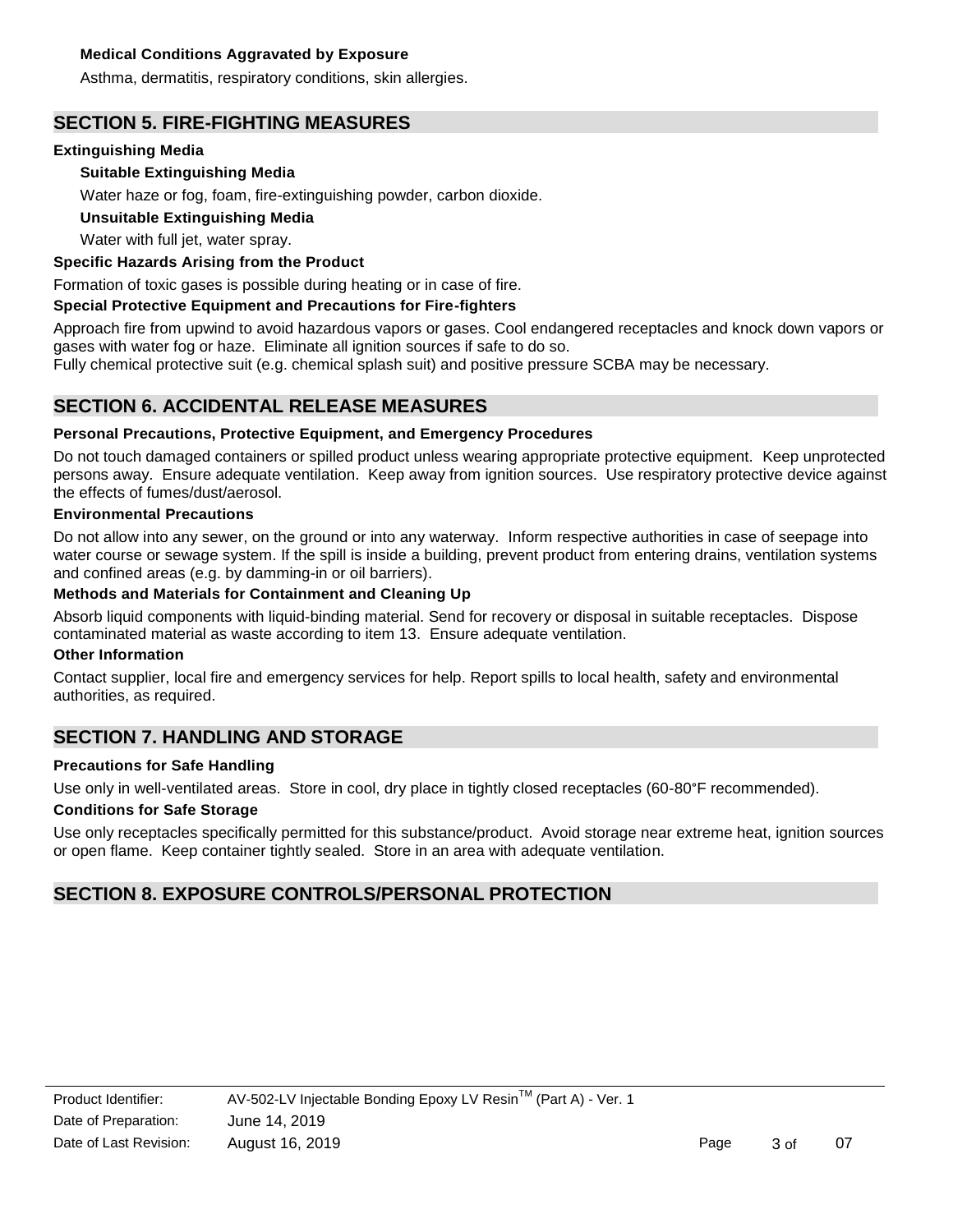#### **Control Parameters**

|                                                                                           | <b>ACGIH TLV®</b> |             | <b>OSHA PEL</b> |         | AIHA WEEL |            |
|-------------------------------------------------------------------------------------------|-------------------|-------------|-----------------|---------|-----------|------------|
| ∣Chemical Name                                                                            | <b>TWA</b>        | <b>STEL</b> | <b>TWA</b>      | Ceilina | 8-hr TWA  | <b>TWA</b> |
| Bisphenol-A-(epichlorohydrin)<br>epoxy resin (number average<br>molecular weight $<$ 700) | n/a               | ln/a        | ln/a            | ln/a    | n/a       | n/a        |

### **Ingredients with limit values that require monitoring at the workplace**

The product does not contain any relevant quantities of materials with critical values that have to be monitored at the workplace.

### **Appropriate Engineering Controls**

Use local exhaust ventilation, if general ventilation is not adequate to control amount in the air. Provide eyewash and safety shower if contact or splash hazard exists.

### **Individual Protection Measures Hygienic measures**

Keep away from foodstuffs, beverages and feed. Immediately remove all soiled and contaminated clothing.

Wash hands before breaks and at the end of work. Do not inhale gases/fumes/aerosols. Avoid contact with the eyes and skin.

### **Eye/Face Protection**

Wear chemical safety goggles or safety glasses with side shields when contact is possible.

### **Skin Protection**

Wear chemical protective clothing e.g. gloves, aprons, boots.

Suitable materials are: Chemical Resistant Gloves: butyl rubber, neoprene rubber, nitrile rubber, polyvinyl chloride, Viton®/butyl rubber. Chemical Resistant Suit: Tychem®.

## **Respiratory Protection**

Not required under normal conditions of use. Use suitable respiratory protective device in case of insufficient ventilation. For spills, respiratory protection may be advisable. Use respiratory protection when grinding or cutting material. Wear a NIOSH approved air-purifying respirator with P100 filter(s) and an organic vapor cartridge. Either full-face piece or half-face piece with splash goggles or safety glasses with side shields.

# **SECTION 9. PHYSICAL AND CHEMICAL PROPERTIES**

## **Basic Physical and Chemical Properties**

| Appearance                                                   | Cloudy liquid.                               |
|--------------------------------------------------------------|----------------------------------------------|
| <b>Odour</b>                                                 | Sweet                                        |
| <b>Odour Threshold</b>                                       | Not available                                |
| рH                                                           | Not available                                |
| <b>Melting Point/Freezing Point</b>                          | Not available                                |
| <b>Initial Boiling Point/Range</b>                           | >392°F/>200°C                                |
| <b>Flash Point</b>                                           | ≥302°F / ≥150°C                              |
| <b>Evaporation Rate</b>                                      | Not available                                |
| Flammability (solid, gas)                                    | Not available                                |
| <b>Upper/Lower Flammability or</b><br><b>Explosive Limit</b> | Not available (upper); Not available (lower) |
| <b>Vapour Pressure</b>                                       | Not available                                |
| Vapour Density (air = 1)                                     | Not available                                |
| Relative Density (water = 1 $g/cm^{3}$ )                     | $1.15 \ @ \ 20^{\circ}$ C                    |
| Solubility in water                                          | Not miscible or difficult to mix.            |
| <b>Partition Coefficient,</b>                                | Not available                                |
| n-Octanol/Water (Log Kow)                                    |                                              |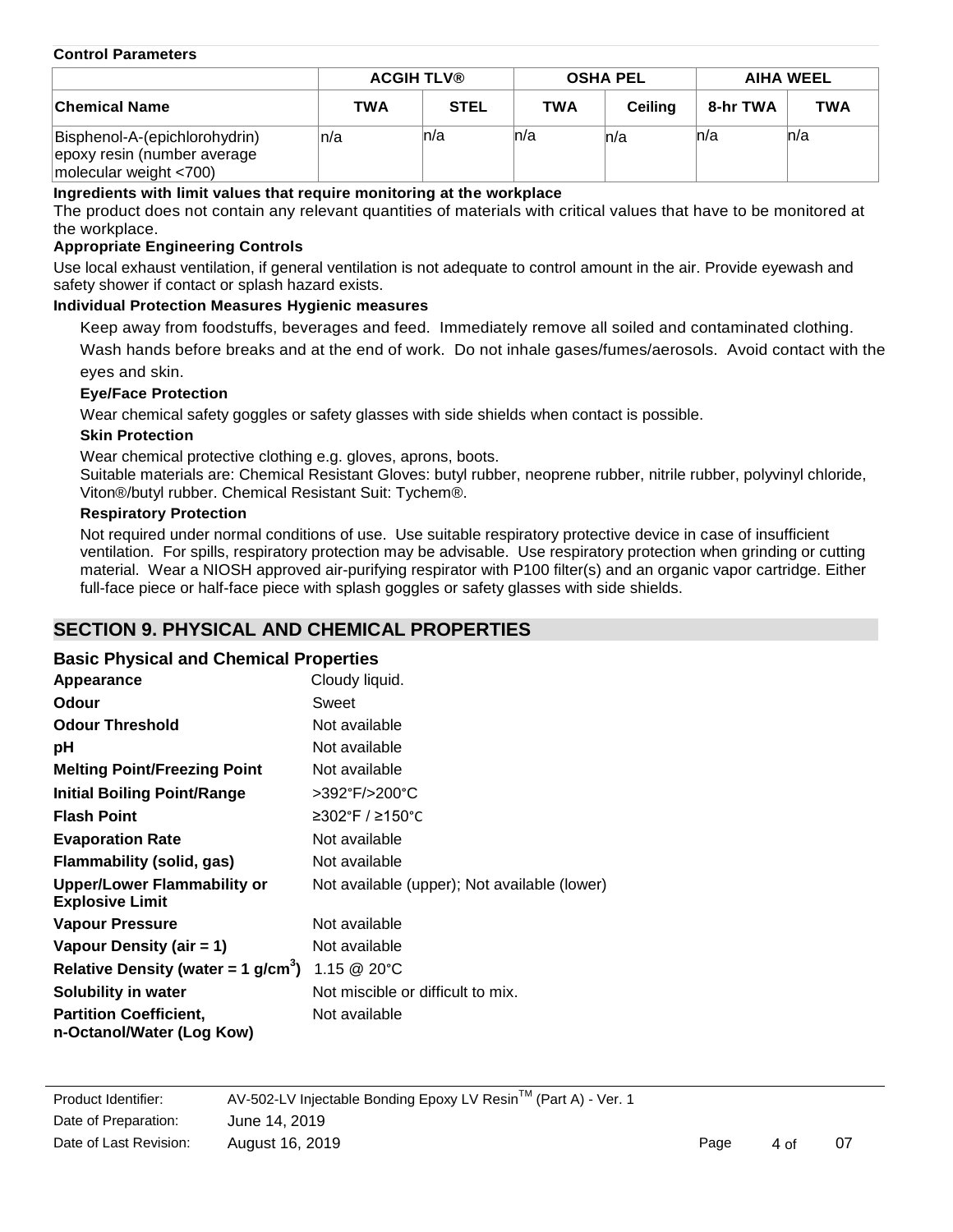# **SECTION 10. STABILITY AND REACTIVITY**

#### **Reactivity**

Not applicable.

#### **Chemical Stability**

Normally stable.

#### **Possibility of Hazardous Reactions**

Reacts with strong alkali. Exothermic polymerization. Reacts with strong acids and oxidizing agents. Reacts with catalysts.

#### **Conditions to Avoid**

Avoid contact with strong oxidizing agents, excessive heat or flames.

#### **Incompatible Materials**

Polymerizes on contact with: amines (e.g. triethylamine). Strong Acids, bases and oxidizing agents.

Not corrosive to metals.

# **Hazardous Decomposition Products**

Carbon monoxide and carbon dioxide.

# **SECTION 11. TOXICOLOGICAL INFORMATION**

#### **Likely Routes of Exposure** Inhalation; skin contact; eye contact.

#### **Acute Toxicity**

| <b>Chemical Name</b>                                     | <b>LC50</b> | LD50 (oral)          | LD50 (dermal)      |
|----------------------------------------------------------|-------------|----------------------|--------------------|
| $\vert$ Bisphenol – A –<br>(epichlorohydrin) epoxy resin | No data     | $>$ 2000 mg/kg (rat) | > 2000 mg/kg (rat) |

#### **Skin Corrosion/Irritation**

Test material was slightly irritating to skin in key studies. For the skin, mean erythema and edema scores were 0.8 and 0.5 respectively.

#### **Serious Eye Damage/Irritation**

Test material was slightly irritating to the eye in key studies. The mean eye score was 0.4

## **STOT (Specific Target Organ Toxicity) - Single Exposure**

#### **Inhalation**

Based on calculations, inhalation of concentrated vapors will lead to anesthesia-like condition and headache, dizziness, etc.

#### **Skin Absorption**

May cause skin irritation.

#### **Ingestion**

Based on calculations, oral intake will lead to anesthesia-like conditions and headache, dizziness, etc.

#### **Aspiration Hazard**

No information was located.

#### **STOT (Specific Target Organ Toxicity) - Repeated Exposure**

No data available. **Respiratory Sensitization**  No data available **Skin Sensitization**

| Product Identifier:    | AV-502-LV Injectable Bonding Epoxy LV Resin™ (Part A) - Ver. 1 |      |                 |    |
|------------------------|----------------------------------------------------------------|------|-----------------|----|
| Date of Preparation:   | June 14, 2019                                                  |      |                 |    |
| Date of Last Revision: | August 16, 2019                                                | Page | $07 \text{ of}$ | 07 |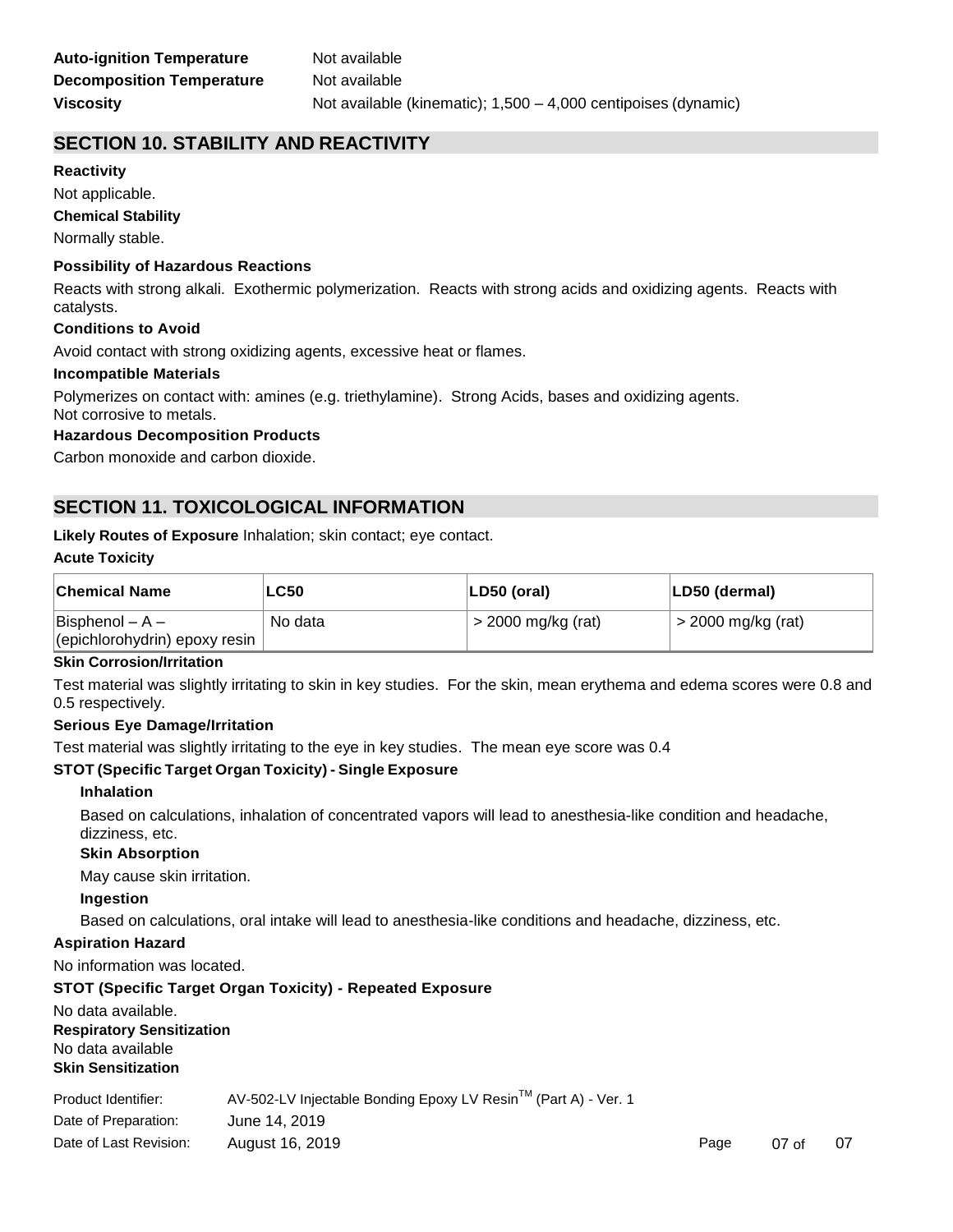In a local lymph node assay, the concentration that would cause a 3-fold increase in proliferation (EC-3) was calculated to be 5.7% which is consistent with moderate dermal sensitization potential.

### **Carcinogenicity**

| <b>Chemical Name</b>                                 | <b>IARC</b> | <b>ACGIH®</b> | <b>NTP</b>        | <b>OSHA</b>       |
|------------------------------------------------------|-------------|---------------|-------------------|-------------------|
| $ B$ isphenol – A –<br>(epichlorohydrin) epoxy resin | lNot Listed | INot Listed   | <b>Not Listed</b> | <b>Not Listed</b> |

No information was located.

#### **Reproductive Toxicity**

**Development of Offspring** 

No information was located.

**Sexual Function and Fertility** 

No information was located.

**Effects on or via Lactation** 

No information was located.

#### **Germ Cell Mutagenicity**

No information was located.

#### **Interactive Effects**

No information was located.

# **SECTION 12. ECOLOGICAL INFORMATION**

#### **Ecotoxicity**

(Bisphenol – A – (epichlorhydrin) epoxy resin)

### **Acute Aquatic Toxicity**

| ∣Chemical Name                                         | <b>LC50 Fish</b>                                                                                                                                                      | <b>EC50 Crustacea</b>                                                                                                                              | <b>ErC50 Aquatic</b><br><b>Plants</b>                                                                                                                                           | ErC50 Algae       |
|--------------------------------------------------------|-----------------------------------------------------------------------------------------------------------------------------------------------------------------------|----------------------------------------------------------------------------------------------------------------------------------------------------|---------------------------------------------------------------------------------------------------------------------------------------------------------------------------------|-------------------|
| Bisphenol $- A -$<br>(epichlorhydrin)<br>(epoxy resin) | $3.6 \text{ mg/L}$<br>Cncorhynchus<br>mykiss) 96hr direct<br>application, nominal<br><b>(OECD Guideline</b><br>$ 203\rangle$<br>$1.41$ mg/L (oryzias<br>latipes) 96hr | $2.8 \text{ mg/L}$<br>(Daphnia magna<br>(water flea))<br>l48hr direct<br>application,<br>nominal, based<br>on: mobility<br>(OECD<br>Guideline 202) | $>11 \text{ mg/L}$<br><i><b>KScenedsmus</b></i><br>capricornutum) 72hr<br>water soluble fraction<br>l(measured arithm.<br>Mean) based on:<br>growth rate (EPA-<br>660/3-75-009) | No data available |

#### **Persistence and Degradability**

No data available.

**Bioaccumulative Potential**

No data available.

**Mobility in Soil**

No data available.

**Other Adverse Effects**

There is no information available.

# **SECTION 13. DISPOSAL CONSIDERATIONS**

#### **Disposal Methods**

Any residue or unused waste should not be allowed to enter drains, water courses, or the soil. Dispose of contents and container in accordance with local, regional, national and international regulations.

| Product Identifier:    | AV-502-LV Injectable Bonding Epoxy LV Resin™ (Part A) - Ver. 1 |      |                 |    |
|------------------------|----------------------------------------------------------------|------|-----------------|----|
| Date of Preparation:   | June 14, 2019                                                  |      |                 |    |
| Date of Last Revision: | August 16, 2019                                                | Page | $07 \text{ of}$ | 07 |